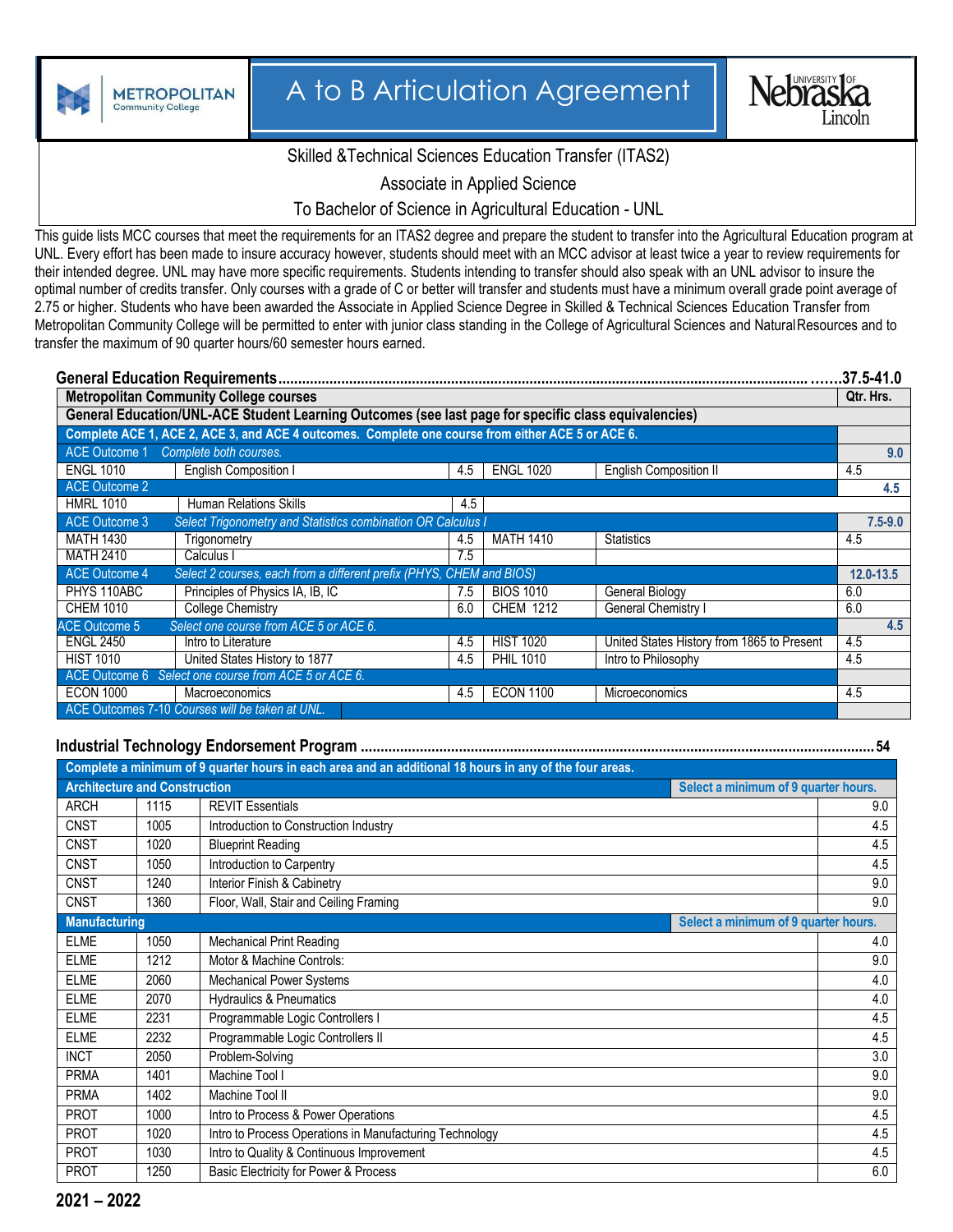| <b>Print Reading for Welders</b><br>3.0<br>WELD<br>1000<br>3.0<br>WELD<br><b>Industrial Cutting Process</b><br>1100<br>Gas Metal Arc Welding (MIG) Steel I<br>3.0<br>WELD<br>1200<br>WELD<br>3.0<br>1300<br>Oxyacetylene Welding<br>Gas Tungsten Arc Welding (TIG) - Steel I<br>3.0<br>WELD<br>1400<br>Shielded Metal Arc Welding (STICK) - Flat<br>3.0<br>WELD<br>1500<br><b>Energy and Engineering</b><br>Select a minimum of 9 quarter hours.<br><b>DRAF</b><br>1100<br>AutoCAD Fundamentals<br>9.0<br><b>DRAF</b><br>9.0<br>1300<br><b>Inventor Fundamentals</b><br><b>ELTR</b><br>8.0<br>1200<br><b>Basic Electricity</b><br><b>HVAC</b><br>1101<br><b>HVACR Electrical Systems and Components</b><br>8.0<br><b>INCT</b><br>Introduction to Robotics<br>2100<br>4.0<br>Civil Engineering Fundamentals<br><b>SCET</b><br>1000<br>4.5<br><b>AutoCAD Essentials</b><br><b>SCET</b><br>9.0<br>1120<br><b>SCET</b><br>1130<br>4.5<br><b>REVIT (Structures)</b><br><b>Transportation, Distribution and Logistics (TDL)</b><br>Select a minimum of 9 quarter hours.<br>Auto 1 Automotive Fundamentals Theory<br><b>AUTT</b><br>1111<br>4.0<br>Auto 1 Automotive Fundamentals Lab<br>8.0<br><b>AUTT</b><br>1112<br><b>DESL</b><br>4.5<br>1000<br>Diesel Preventive Maintenance<br><b>DESL</b><br>1210<br>Electricity & Electronics<br>6.0<br><b>DESL</b><br>$4.0\,$<br>1230<br>Diesel Engine Fundamentals<br>Introduction to Motors<br><b>ELME</b><br>1210<br>4.5<br><b>INCT</b><br>Industrial Safety and Health<br>4.5<br>1000<br><b>INCT</b><br>Logistics & Warehousing for Applied Technologies<br>4.5<br>1100<br><b>INCT</b><br>Introduction to Distribution<br>1500<br>4.5 | <b>PROT</b> | 1302 | <b>Stationary Engineering I</b> |  | 3.0 |  |
|------------------------------------------------------------------------------------------------------------------------------------------------------------------------------------------------------------------------------------------------------------------------------------------------------------------------------------------------------------------------------------------------------------------------------------------------------------------------------------------------------------------------------------------------------------------------------------------------------------------------------------------------------------------------------------------------------------------------------------------------------------------------------------------------------------------------------------------------------------------------------------------------------------------------------------------------------------------------------------------------------------------------------------------------------------------------------------------------------------------------------------------------------------------------------------------------------------------------------------------------------------------------------------------------------------------------------------------------------------------------------------------------------------------------------------------------------------------------------------------------------------------------------------------------------------------------------------------------------------------------------------------------------------------------------|-------------|------|---------------------------------|--|-----|--|
|                                                                                                                                                                                                                                                                                                                                                                                                                                                                                                                                                                                                                                                                                                                                                                                                                                                                                                                                                                                                                                                                                                                                                                                                                                                                                                                                                                                                                                                                                                                                                                                                                                                                              |             |      |                                 |  |     |  |
|                                                                                                                                                                                                                                                                                                                                                                                                                                                                                                                                                                                                                                                                                                                                                                                                                                                                                                                                                                                                                                                                                                                                                                                                                                                                                                                                                                                                                                                                                                                                                                                                                                                                              |             |      |                                 |  |     |  |
|                                                                                                                                                                                                                                                                                                                                                                                                                                                                                                                                                                                                                                                                                                                                                                                                                                                                                                                                                                                                                                                                                                                                                                                                                                                                                                                                                                                                                                                                                                                                                                                                                                                                              |             |      |                                 |  |     |  |
|                                                                                                                                                                                                                                                                                                                                                                                                                                                                                                                                                                                                                                                                                                                                                                                                                                                                                                                                                                                                                                                                                                                                                                                                                                                                                                                                                                                                                                                                                                                                                                                                                                                                              |             |      |                                 |  |     |  |
|                                                                                                                                                                                                                                                                                                                                                                                                                                                                                                                                                                                                                                                                                                                                                                                                                                                                                                                                                                                                                                                                                                                                                                                                                                                                                                                                                                                                                                                                                                                                                                                                                                                                              |             |      |                                 |  |     |  |
|                                                                                                                                                                                                                                                                                                                                                                                                                                                                                                                                                                                                                                                                                                                                                                                                                                                                                                                                                                                                                                                                                                                                                                                                                                                                                                                                                                                                                                                                                                                                                                                                                                                                              |             |      |                                 |  |     |  |
|                                                                                                                                                                                                                                                                                                                                                                                                                                                                                                                                                                                                                                                                                                                                                                                                                                                                                                                                                                                                                                                                                                                                                                                                                                                                                                                                                                                                                                                                                                                                                                                                                                                                              |             |      |                                 |  |     |  |
|                                                                                                                                                                                                                                                                                                                                                                                                                                                                                                                                                                                                                                                                                                                                                                                                                                                                                                                                                                                                                                                                                                                                                                                                                                                                                                                                                                                                                                                                                                                                                                                                                                                                              |             |      |                                 |  |     |  |
|                                                                                                                                                                                                                                                                                                                                                                                                                                                                                                                                                                                                                                                                                                                                                                                                                                                                                                                                                                                                                                                                                                                                                                                                                                                                                                                                                                                                                                                                                                                                                                                                                                                                              |             |      |                                 |  |     |  |
|                                                                                                                                                                                                                                                                                                                                                                                                                                                                                                                                                                                                                                                                                                                                                                                                                                                                                                                                                                                                                                                                                                                                                                                                                                                                                                                                                                                                                                                                                                                                                                                                                                                                              |             |      |                                 |  |     |  |
|                                                                                                                                                                                                                                                                                                                                                                                                                                                                                                                                                                                                                                                                                                                                                                                                                                                                                                                                                                                                                                                                                                                                                                                                                                                                                                                                                                                                                                                                                                                                                                                                                                                                              |             |      |                                 |  |     |  |
|                                                                                                                                                                                                                                                                                                                                                                                                                                                                                                                                                                                                                                                                                                                                                                                                                                                                                                                                                                                                                                                                                                                                                                                                                                                                                                                                                                                                                                                                                                                                                                                                                                                                              |             |      |                                 |  |     |  |
|                                                                                                                                                                                                                                                                                                                                                                                                                                                                                                                                                                                                                                                                                                                                                                                                                                                                                                                                                                                                                                                                                                                                                                                                                                                                                                                                                                                                                                                                                                                                                                                                                                                                              |             |      |                                 |  |     |  |
|                                                                                                                                                                                                                                                                                                                                                                                                                                                                                                                                                                                                                                                                                                                                                                                                                                                                                                                                                                                                                                                                                                                                                                                                                                                                                                                                                                                                                                                                                                                                                                                                                                                                              |             |      |                                 |  |     |  |
|                                                                                                                                                                                                                                                                                                                                                                                                                                                                                                                                                                                                                                                                                                                                                                                                                                                                                                                                                                                                                                                                                                                                                                                                                                                                                                                                                                                                                                                                                                                                                                                                                                                                              |             |      |                                 |  |     |  |
|                                                                                                                                                                                                                                                                                                                                                                                                                                                                                                                                                                                                                                                                                                                                                                                                                                                                                                                                                                                                                                                                                                                                                                                                                                                                                                                                                                                                                                                                                                                                                                                                                                                                              |             |      |                                 |  |     |  |
|                                                                                                                                                                                                                                                                                                                                                                                                                                                                                                                                                                                                                                                                                                                                                                                                                                                                                                                                                                                                                                                                                                                                                                                                                                                                                                                                                                                                                                                                                                                                                                                                                                                                              |             |      |                                 |  |     |  |
|                                                                                                                                                                                                                                                                                                                                                                                                                                                                                                                                                                                                                                                                                                                                                                                                                                                                                                                                                                                                                                                                                                                                                                                                                                                                                                                                                                                                                                                                                                                                                                                                                                                                              |             |      |                                 |  |     |  |
|                                                                                                                                                                                                                                                                                                                                                                                                                                                                                                                                                                                                                                                                                                                                                                                                                                                                                                                                                                                                                                                                                                                                                                                                                                                                                                                                                                                                                                                                                                                                                                                                                                                                              |             |      |                                 |  |     |  |
|                                                                                                                                                                                                                                                                                                                                                                                                                                                                                                                                                                                                                                                                                                                                                                                                                                                                                                                                                                                                                                                                                                                                                                                                                                                                                                                                                                                                                                                                                                                                                                                                                                                                              |             |      |                                 |  |     |  |
|                                                                                                                                                                                                                                                                                                                                                                                                                                                                                                                                                                                                                                                                                                                                                                                                                                                                                                                                                                                                                                                                                                                                                                                                                                                                                                                                                                                                                                                                                                                                                                                                                                                                              |             |      |                                 |  |     |  |
|                                                                                                                                                                                                                                                                                                                                                                                                                                                                                                                                                                                                                                                                                                                                                                                                                                                                                                                                                                                                                                                                                                                                                                                                                                                                                                                                                                                                                                                                                                                                                                                                                                                                              |             |      |                                 |  |     |  |
|                                                                                                                                                                                                                                                                                                                                                                                                                                                                                                                                                                                                                                                                                                                                                                                                                                                                                                                                                                                                                                                                                                                                                                                                                                                                                                                                                                                                                                                                                                                                                                                                                                                                              |             |      |                                 |  |     |  |
|                                                                                                                                                                                                                                                                                                                                                                                                                                                                                                                                                                                                                                                                                                                                                                                                                                                                                                                                                                                                                                                                                                                                                                                                                                                                                                                                                                                                                                                                                                                                                                                                                                                                              |             |      |                                 |  |     |  |
|                                                                                                                                                                                                                                                                                                                                                                                                                                                                                                                                                                                                                                                                                                                                                                                                                                                                                                                                                                                                                                                                                                                                                                                                                                                                                                                                                                                                                                                                                                                                                                                                                                                                              |             |      |                                 |  |     |  |

**Total Degree Requirement.............................................................................................................................91.5-95.0 quarter hours**

Students must pass the Praxis Core exam before completion of ALEC 494 at UNL. It is recommended this exam be completed prior to the student's junior year.

To speak with an MCC representative, contact a Career and Technical Education (CTE) Academic Advisor a[t https://mccneb.edu/advising](https://mccneb.edu/advising) or 531-622-2400 or email Jani Falcone, Project Coordinator at *jrfalcone@mccneb.edu*.

To speak with a UNL College of Agricultural Sciences and Natural Resources representative call Eric Knoll at 402-472-2470 or email [eknoll2@unl.edu.](mailto:eknoll2@unl.edu)